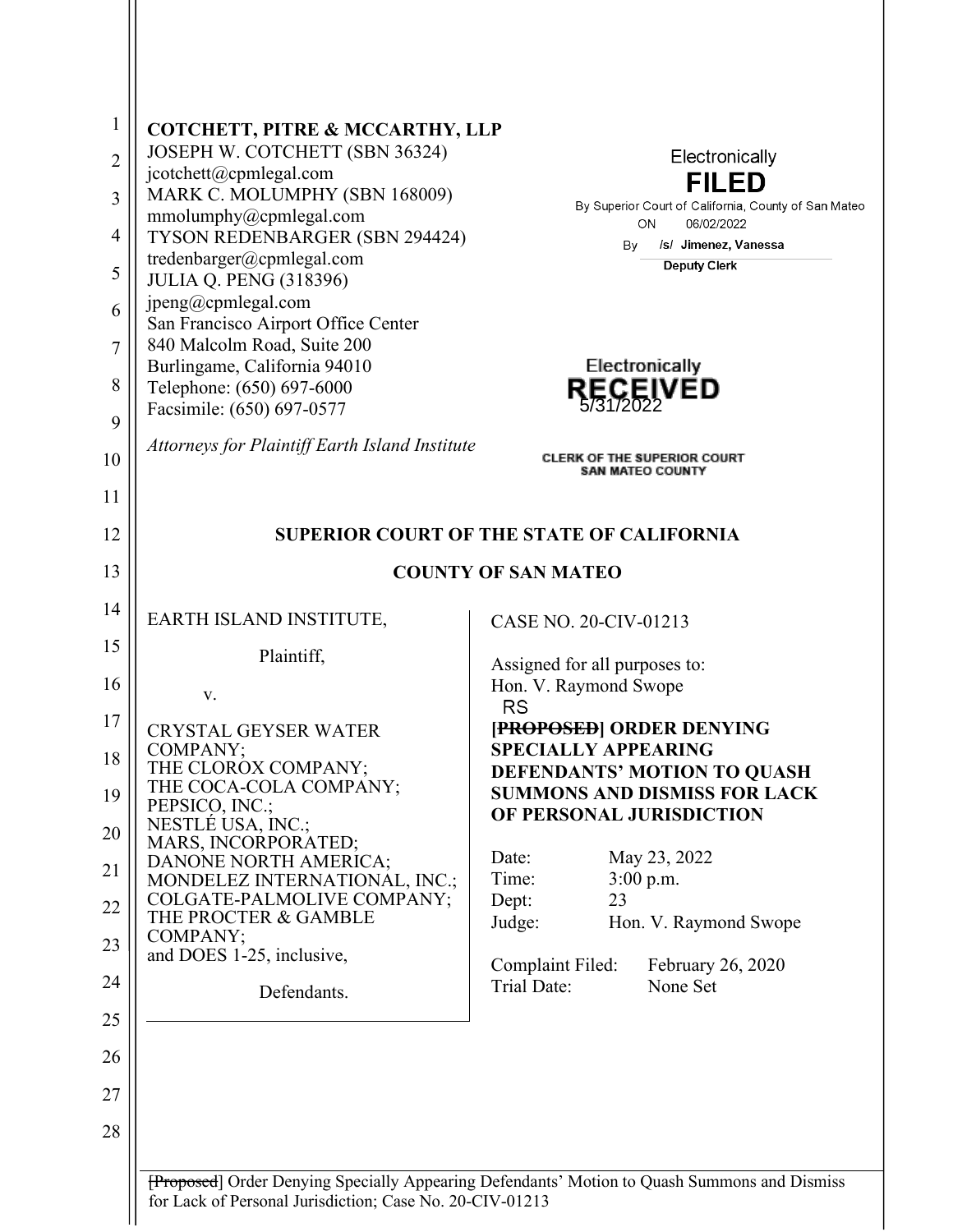[Proposed] Order Denying Specially Appearing Defendants' Motion to Quash Summons and Dismiss for Lack of Personal Jurisdiction; Case No. 20-CIV-01213 1 1 2 3 4 5 6 7 8 9 10 11 12 13 14 15 16 17 18 19 20 21 22 23 24 25 26 27 28 Specially Appearing Defendants' Motion to Quash Summons and Dismiss for Lack of Personal Jurisdiction ("Motion to Quash") came on for hearing before this Court on May 23, 2022 at 3:00 p.m. The Court, having reviewed and considered the papers submitted in support of and opposition to the Motion to Quash, as well as the arguments of counsel, and for good cause appearing, **HEREBY ORDERS that**: Specially Appearing Defendants' Motion to Quash Summons and Dismiss for Lack of Personal Jurisdiction is DENIED. Specially Appearing Defendants' request under CCP § 418.10(b) to extend their deadline to file a petition for a writ of mandate by 20 days is GRANTED. Plaintiff Earth Island Institute's Request for Judicial Notice of Molumphy Declaration, Exhibits B - C are GRANTED and Exhibit A ("Stipulated Facts") is GRANTED, BUT NOT FOR THE TRUTH OF THE MATTERS ASSERTED THEREIN. Plaintiff asserts specific jurisdiction and not assert general jurisdiction in opposition. (*See* Reply, p. 4:16-17.) [A] court may exercise case-linked jurisdiction over a nonresident defendant if three requirements are met. First, the defendant must have purposefully availed himself of the privilege of conducting activities in this state, thereby invoking the benefits and protections of California's laws. Second, the claim or controversy must relate to or arise out of the defendant's forum-related contacts. Third, the exercise of jurisdiction must be fair and reasonable and should not offend notions of fair play and substantial justice. (*Rivelli v. Hemm* (2021) 67 Cal.App.5th 380, 392–393.) The opposing plaintiff has the burden to demonstrate the first two prongs and the nonresident defendant has the burden to demonstrate the third prong. When a nonresident defendant challenges a trial court's exercise ofpersonal jurisdiction, the plaintiff bears the initial burden todemonstrate facts justifying the exercise of jurisdiction. (*Vons*, *supra*, 14 Cal.4th at p. 449; *Snowney*, *supra*, 35 Cal.4th at p. 1062.) To meet this burden, a plaintiff must do more than make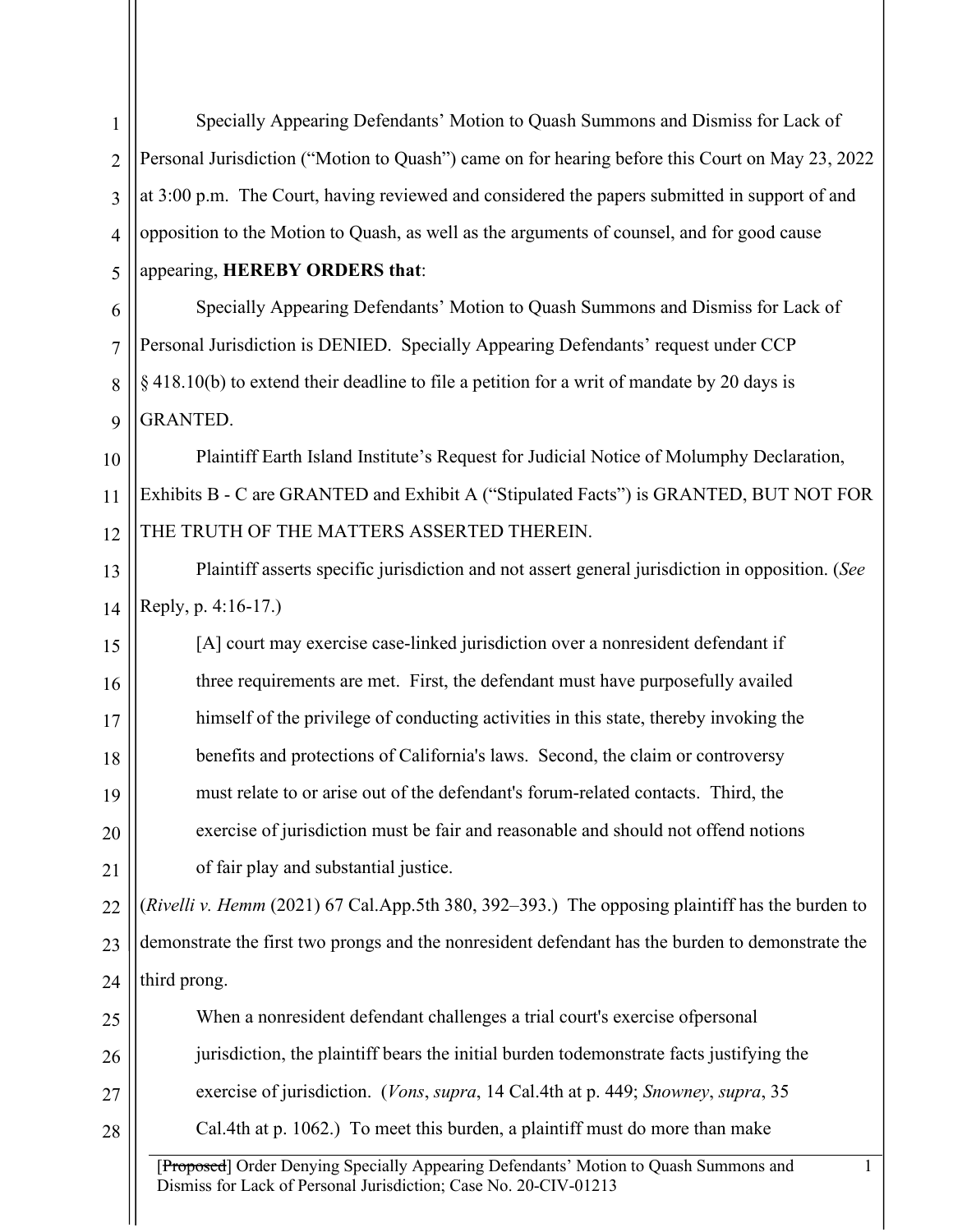| $\mathbf{1}$   | allegations. A plaintiff must support its allegations with "competent evidence of                                                                             |  |  |  |
|----------------|---------------------------------------------------------------------------------------------------------------------------------------------------------------|--|--|--|
| $\overline{2}$ | jurisdictional facts. Allegations in an unverified complaint are insufficient to                                                                              |  |  |  |
| 3              | satisfy this burden of proof." (Automobile Antitrust, supra, 135 Cal.App.4th at p.                                                                            |  |  |  |
| $\overline{4}$ | 110.) If the plaintiff makes this showing by a preponderance of the evidence on                                                                               |  |  |  |
| 5              | the first two requirements (i.e., that the defendant has purposefully availed itself                                                                          |  |  |  |
| 6              | of the forum and the plaintiff's claims relate to or arise out of the defendant's                                                                             |  |  |  |
| $\overline{7}$ | forum-related contacts), the burden shifts to the defendant to demonstrate that the                                                                           |  |  |  |
| 8              | exercise of jurisdiction would be unreasonable. (Snowney, at p. 1062; Automobile                                                                              |  |  |  |
| 9              | Antitrust, supra, at p. 110; see Burger King, supra, 471 U.S. at p. 477.)                                                                                     |  |  |  |
| 10             | (Rivelli, supra, 67 Cal.App.5th at p. 393.)                                                                                                                   |  |  |  |
| 11             | For the first prong, Defendant has stipulated to purposeful availment. (Stipulated Facts, ¶                                                                   |  |  |  |
| 12             | 8. See Opp., p. 7:2-3.)                                                                                                                                       |  |  |  |
| 13             | For the second prong, Plaintiff has met its burden to show "a connection between the                                                                          |  |  |  |
| 14             | forum and the specific claims at issue." (Rivelli, supra, 67 Cal.App.5th at p. 399.)                                                                          |  |  |  |
| 15             | The applicable test is whether plaintiff has offered substantial evidence that                                                                                |  |  |  |
| 16             | persuades the trial court that there is reason to believe that each of the named                                                                              |  |  |  |
| 17             | nonresident defendants might be linked to the alleged [claims]. This evidence                                                                                 |  |  |  |
| 18             | need not be strong or conclusive, nor need plaintiffs prove each element of their                                                                             |  |  |  |
| 19             | causes of action. However, they must provide some evidence allowing the trial                                                                                 |  |  |  |
| 20             | court—as finder of fact on jurisdictional issues—to conclude that these particular                                                                            |  |  |  |
| 21             | named defendants were involved in the alleged [claims].                                                                                                       |  |  |  |
| 22             | (SK Trading Int'l Co. Ltd. v. Sup. Ct. (2022) 77 Cal.App.5th 378 (cleaned up).)                                                                               |  |  |  |
| 23             | The Court finds Plaintiff has offered substantial evidence. (Stipulated Facts, $\P$ 2(g), 3 – 6;                                                              |  |  |  |
| 24             | Cohen Dec., $\P$ [2, 3; McGuire Dec., $\P$ [3 – 5.)                                                                                                           |  |  |  |
| 25             |                                                                                                                                                               |  |  |  |
| 26             |                                                                                                                                                               |  |  |  |
| 27             |                                                                                                                                                               |  |  |  |
| 28             |                                                                                                                                                               |  |  |  |
|                | [Proposed] Order Denying Specially Appearing Defendants' Motion to Quash Summons and<br>2<br>Dismiss for Lack of Personal Jurisdiction; Case No. 20-CIV-01213 |  |  |  |